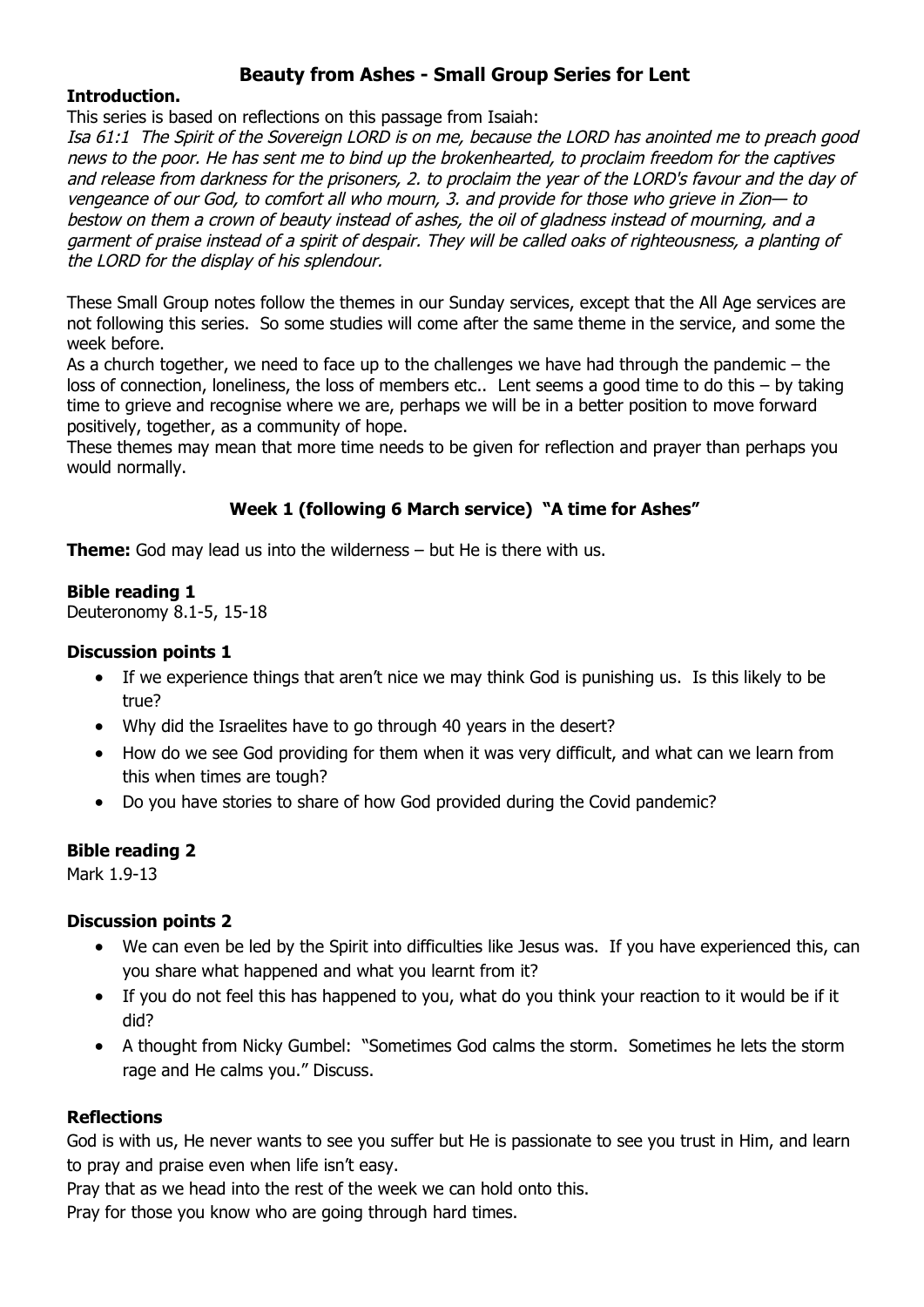# **Week 2 (following 13 March service) "Beauty within the Ashes"**

**Theme:** In times of grief, wilderness experience, suffering, God is with us. Through Lent, we choose to make things difficult for ourselves – fasting from something, or doing something positive perhaps. In both situations we need to seek for God – hunger and thirst after Him.

## **Bible reading 1**

Luke 4:1-13

# **Discussion points 1**

- God is our comfort and our strength, whether we think he's brought us to a difficult point or whether it's just life. How is this reflected in the Bible passage we have read?
- Can we recognise any parallels between the temptations of Jesus, and how we might be tempted during difficult times, especially when God seems distant?
- What can we learn from Jesus' answers to Satan?

#### **Bible reading 2**

Ps 63.1-8

# **Discussion points 2**

- David was also in the desert when he wrote this Psalm. What can we learn from his response to hardship?
- Share with each other how we could use the time of Lent to seek God's face, whether we feel He is there or not.
- Why might it be better if our worship looked very different in such times more reflective, quieter, simpler, less wordy.

#### **Reflections**

Jesus often went away alone to pray, choosing solitude and quietness so He could focus on the Father. Jesus chose simplicity of life – he owned nothing except the clothes he wore.

Can we make times without distractions to be with God? Can we choose to have times in the day when there is no background TV, radio, social media to distract our minds eg. when doing household chores? During Lent this year, let us remember to seek God's face. Changing our routines slightly or worshipping more simply can help.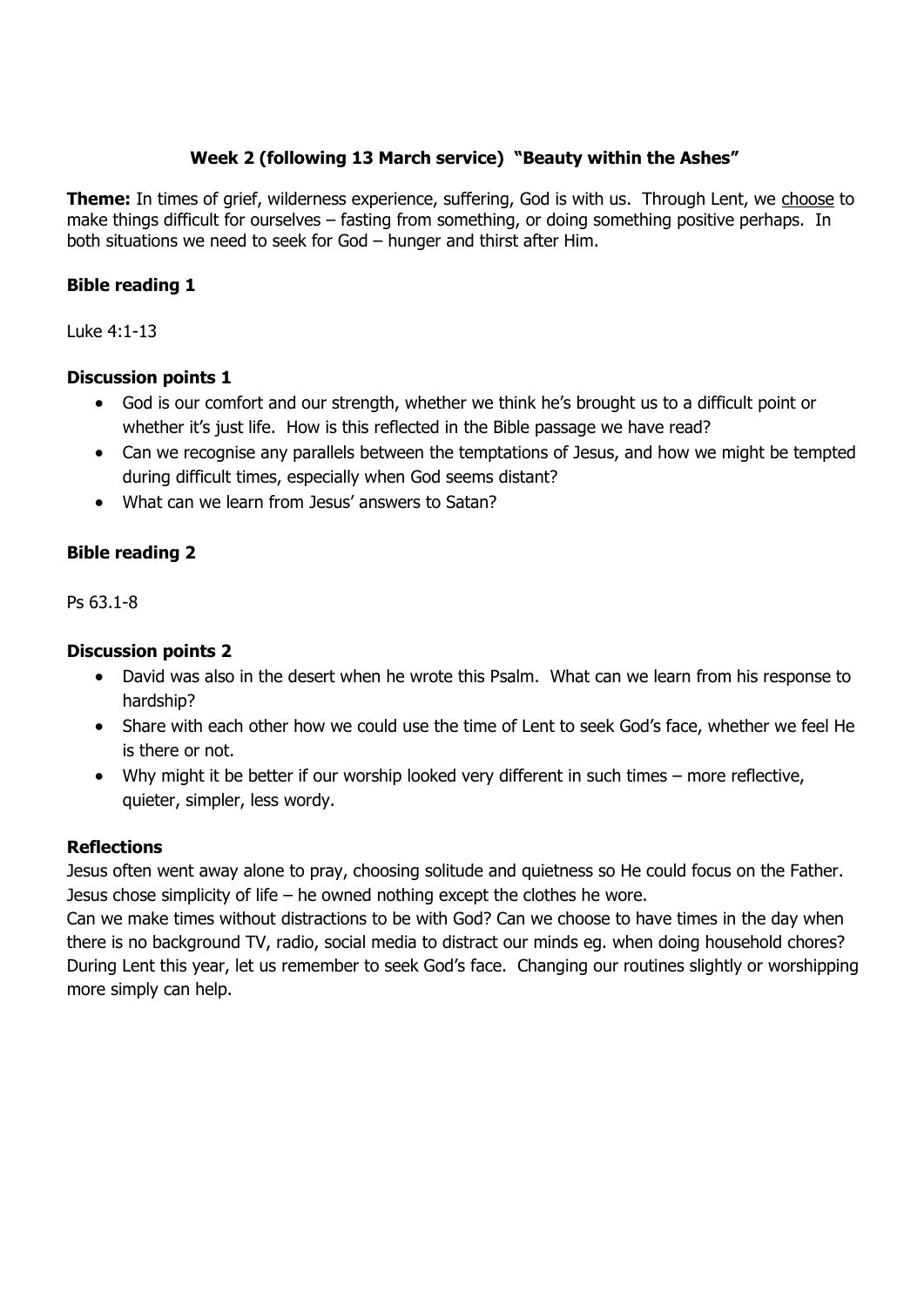# **Week 3. (following 20 March service) "The Ashes of Lament"**

**Theme:** We need to allow ourselves to lament, and accept that Christians suffer like everyone else. God cares about how we feel and wants us to be honest with Him, and be patient.

# **Bible reading 1**

Exodus 3:7-10

## **Discussion points 1**

• In these readings, we see God's concern. He rescues His people Israel, but it isn't quick and easy – it gets worse before it gets better. From our knowledge of the story of Israel trying to leave Egypt, what parallels are there with our situation in the pandemic?

(eg. decisions made by authority which impact our lives; lack of control of our destiny; arguments over the best way forward...)

 As the people of Israel seek freedom, they have to really trust God (which they mostly fail to do). Are we able to admit this lack of faith in ourselves? Be honest about this with each other – we probably assume others are more faithful than ourselves!

# **Bible reading 2**

John 11:20-29, 32-36

#### **Discussion points 2**

- Jesus waits before he goes to see Mary and Martha. Their pain is prolonged, they have no hope and believe Jesus could have saved the situation but didn't come… Did we ever feel like this in the current pandemic?
- There is no suggestion in the scriptures that it was wrong for the people of Israel to lament, or Mary and Martha to complain to Jesus that He had let them down. Why do we seem to feel that Christians shouldn't do this?
- Jesus wept with Mary and Martha. God wants us to be honest with Him, and we need to be more honest with each other. Can we share with each other in ways we feel we have been let down recently?

#### **Reflections**

We are not good at talking about, or reflecting on, these kinds of difficult issues. We all experience struggles, fears, doubts, disappointments, anger and hurt. All of us will at some point be faced with the mortality of ourselves and our loved ones. And yet so often we brush these thoughts under the carpet. Can we resolve to be more open and honest with each other?

Be aware that we tend to assume that others are doing better, or riding above their storm, but that is rarely the case. We need empathy and support from each other – an understanding that bad circumstances happen to all of us, and it's not unspiritual to complain, or feel hard done by.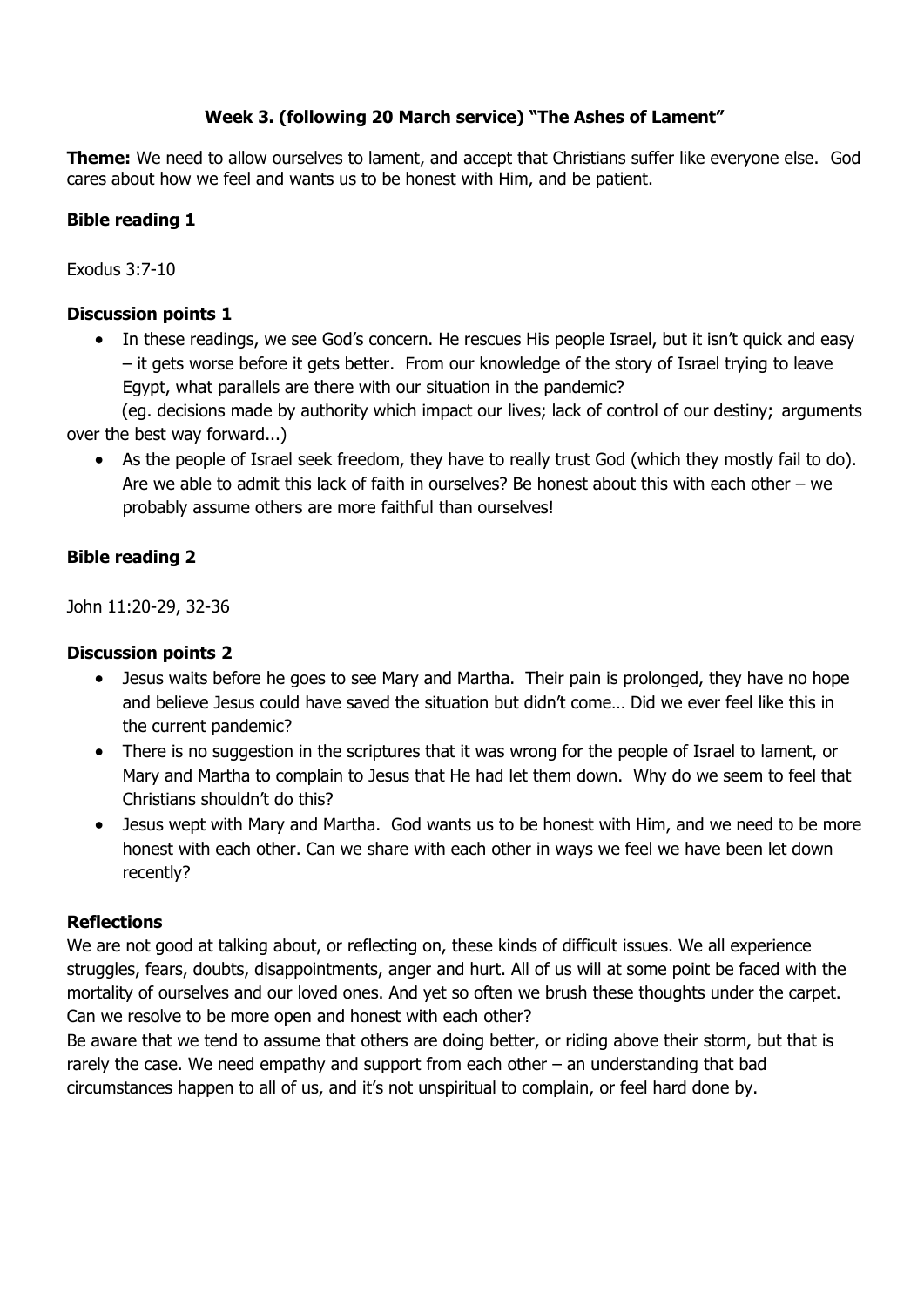# **Week 4. (following 27 March service) "The Beauty of Sacrifice"**

**Theme:** There are times when we may need to sacrifice, or accept rejection as Jesus did.

## **Bible reading**

Isaiah 53:1-12

#### **Discussion points**

This reading is seen as a prophecy of the crucifixion. It emphasises that Jesus also walked the paths of pain; disconnection; loneliness; abandonment.

- Can you think of other occasions in the Gospels where Jesus had hard times?
- If Jesus himself went through these painful experiences, what does that mean for us?
- In the garden of Gethsemane, Jesus prayed for the cup to be taken away from Him, but it wasn't. Share times and situations when it felt as though God wasn't answering your prayers.
- Jesus chose to be obedient and suffer. How prepared are we to do what God calls us to, even if it will be hard, or will cost us? Does anyone in the group feel they have done this, and can share about it?
- Should we expect God to ask us to make sacrifices sometimes?
- Have we made sacrifices for the period of Lent? Can we share how that is working out? (be prepared to find out that many of us have failed to keep up our good intentions!)
- Why do we try to make sacrifices during Lent, and what difference does it make?

#### **Reflections**

How far are we prepared to make sacrifices for God?

If we believe that He is asking us to make a significant sacrifice, we should test the calling by sharing it with those close to us.

Think about the things that are most precious to you. How much could you give up for God? Do we have unconscious non-negotiables?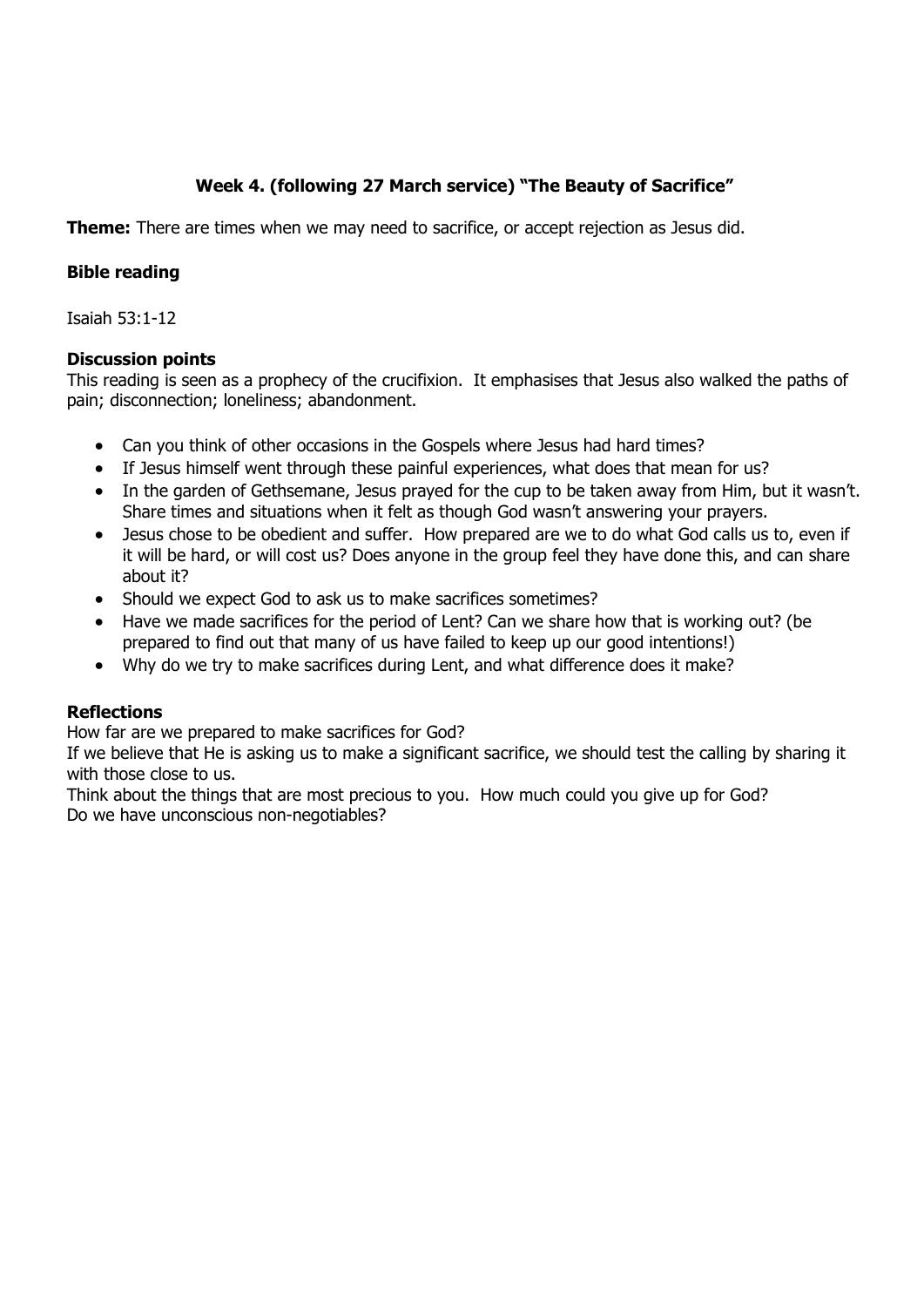# **Week 5. (following 3 April service) "Bringing life to the Ashes"**

**Theme:** With God there is always hope in the most hopeless situations

#### **Bible reading 1**

Ezekiel 37:1-14

#### **Discussion points 1**

- These people weren't just dead they were dried up bones. What situations do we feel are a lost cause?
- We ourselves can have times when we feel dry, empty, perhaps a bit lost spiritually. Can we share about those times? Have we ever given up hope?
- What was the situation for Israel when this prophecy was given? What does the reading tell us about the plan God has for Israel?
- Most of the people didn't return to Israel for 2 generations. What can that teach us about how long we may have to wait for God to act?
- If God had a plan for Israel, how would we feel in that situation, if God didn't appear to act until our children were old? What does that tell us about our lack of patience and faith?

# **Bible reading 2**

Matthew 4.3-11

#### **Discussion points 2**

Jesus has been forty days in the desert fasting. How does He respond to temptation? What scriptures could we use:

when we are tempted to give up on God?

To encourage us to hope and stay faithful?

This time of temptation in the desert occurred just after the Spirit had come upon Him, and prepared Jesus to start His ministry. What can we learn from this?

#### **Reflections**

God's time is not our time – He is outside of time. He can see the whole span of history, our past, present and future. Can we accept that His timing is perfect? This should give us hope for various situations and people we care about.

The pandemic and its aftermath may have damaged various areas of our lives but God can even bring life from the dead. This must give us real hope.

Being without a vicar can make us feel that the church itself is a bit lost, without direction; let's pray for His Spirit to revive us and give us hope.

You may like to listen to the Casting Crowns song "Spirit Wind" which is a great song applying this scripture to our lives.

Here it is on Youtube: https://www.youtube.com/watch?v=JBJhf1jfEyA